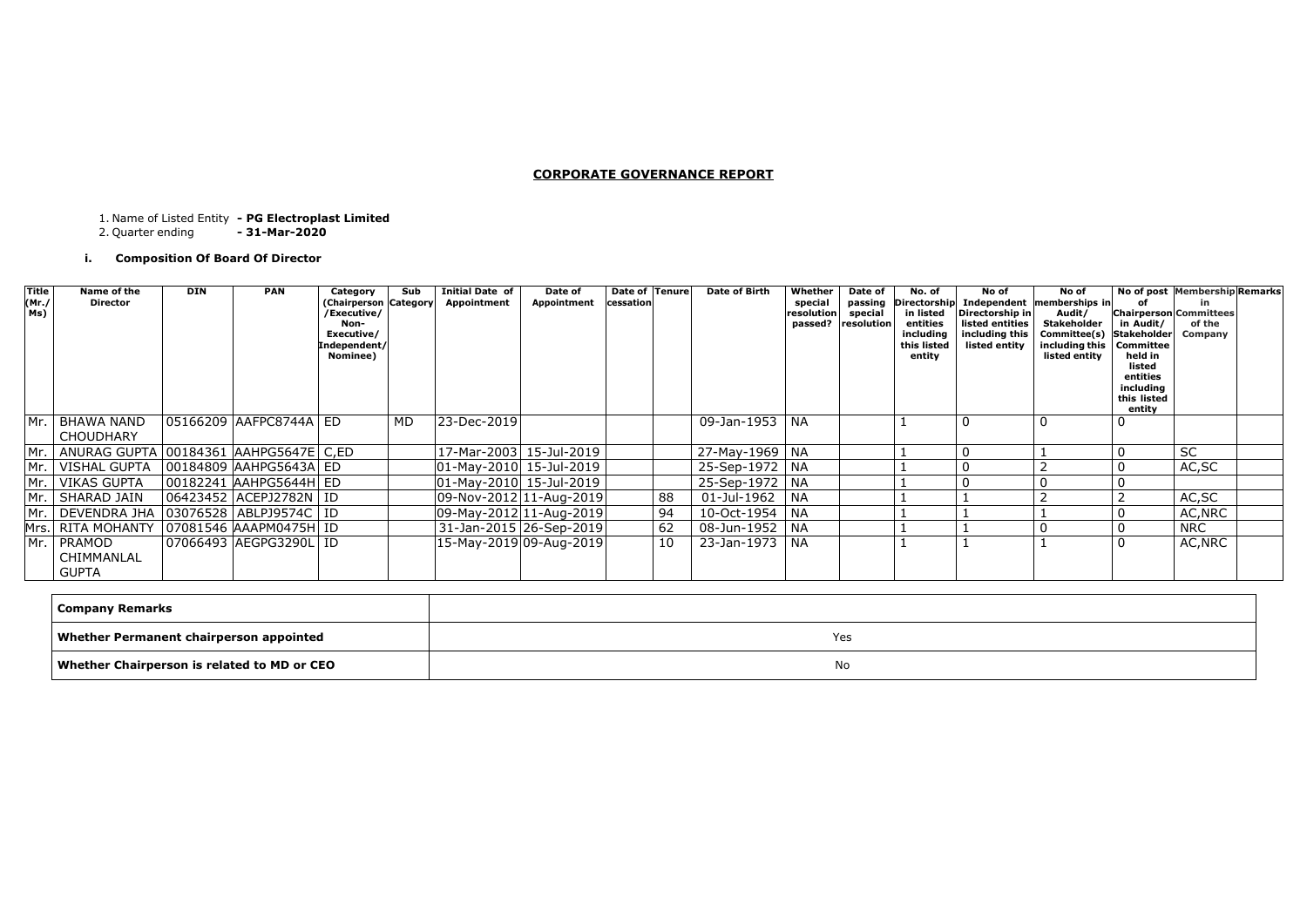#### **ii. Composition of Committees**

### **a. Audit Committee**

Company Remarks Whether Permanent chairperson appointed Yes

| Sr. No. | Name of the Director    | Category | Chairperson/Membership | Appointment Date | <b>Cessation Date</b> |
|---------|-------------------------|----------|------------------------|------------------|-----------------------|
|         | SHARAD JAIN             | ID       | Chairperson            | 07-Jan-2013      |                       |
|         | l DEVENDRA JHA          | ID       | Member                 | 02-May-2012      |                       |
|         | PRAMOD CHIMMANLAL GUPTA | ID       | Member                 | 11-Aug-2019      |                       |
|         | VISHAL GUPTA            | ED       | Member                 | 12-Aug-2010      |                       |
|         |                         |          |                        |                  |                       |

## **b. Stakeholders Relationship Committee**

| Sr. No. | Name of the Director | Category | Chairperson/Membership | Appointment Date   | <b>Cessation Date</b> |  |  |  |
|---------|----------------------|----------|------------------------|--------------------|-----------------------|--|--|--|
|         | SHARAD JAIN          | ID       | Chairperson            | $ 07 - Jan - 2013$ |                       |  |  |  |
|         | VISHAL GUPTA         | ED       | Member                 | 12-Aug-2010        |                       |  |  |  |
|         | <b>ANURAG GUPTA</b>  | C,EC     | Member                 | 23-Dec-2019        |                       |  |  |  |
|         |                      |          |                        |                    |                       |  |  |  |
|         | Company Remarks      |          |                        |                    |                       |  |  |  |

| Company<br>mark<br>Remarks                                                      |     |
|---------------------------------------------------------------------------------|-----|
| Whe<br><b>AIN1</b><br><br>mane<br>CD <sub>c</sub><br>nr<br><b>PUDUILLE</b><br>. | Yes |

## **c. Risk Management Committee**

| Sr. No.   | Name of the Director                    | Categor <sup>,</sup> | Chairperson/Membership | Appointment Date | <i>Cessation Date</i> |
|-----------|-----------------------------------------|----------------------|------------------------|------------------|-----------------------|
|           |                                         |                      |                        |                  |                       |
| <b>UU</b> | <sup>,</sup> Remarks<br>∴mpany∩         |                      |                        |                  |                       |
|           | Whether Permanent chairperson appointed |                      |                        |                  |                       |

#### **d. Nomination and Remuneration Committee**

| Sr. No. | Name of the Director    | Category | Chairperson/Membership | Appointment Date          | Cessation Date |
|---------|-------------------------|----------|------------------------|---------------------------|----------------|
|         | DEVENDRA JHA            |          | Chairperson            | $\frac{1}{2}$ 07-Jan-2013 |                |
|         | PRAMOD CHIMMANLAL GUPTA | ΙD       | Member                 | 11-Aug-2019               |                |
|         | <b>RITA MOHANTY</b>     | ΙĽ       | Member                 | 31-Jan-2015               |                |
|         |                         |          |                        |                           |                |
|         | Company Remarks         |          |                        |                           |                |

| v Remark .<br>' ompany۔                                     |        |
|-------------------------------------------------------------|--------|
| ۱۸/h۵۱<br>erson appointed<br>Permanent<br>.cnairp<br>nether | $V$ or |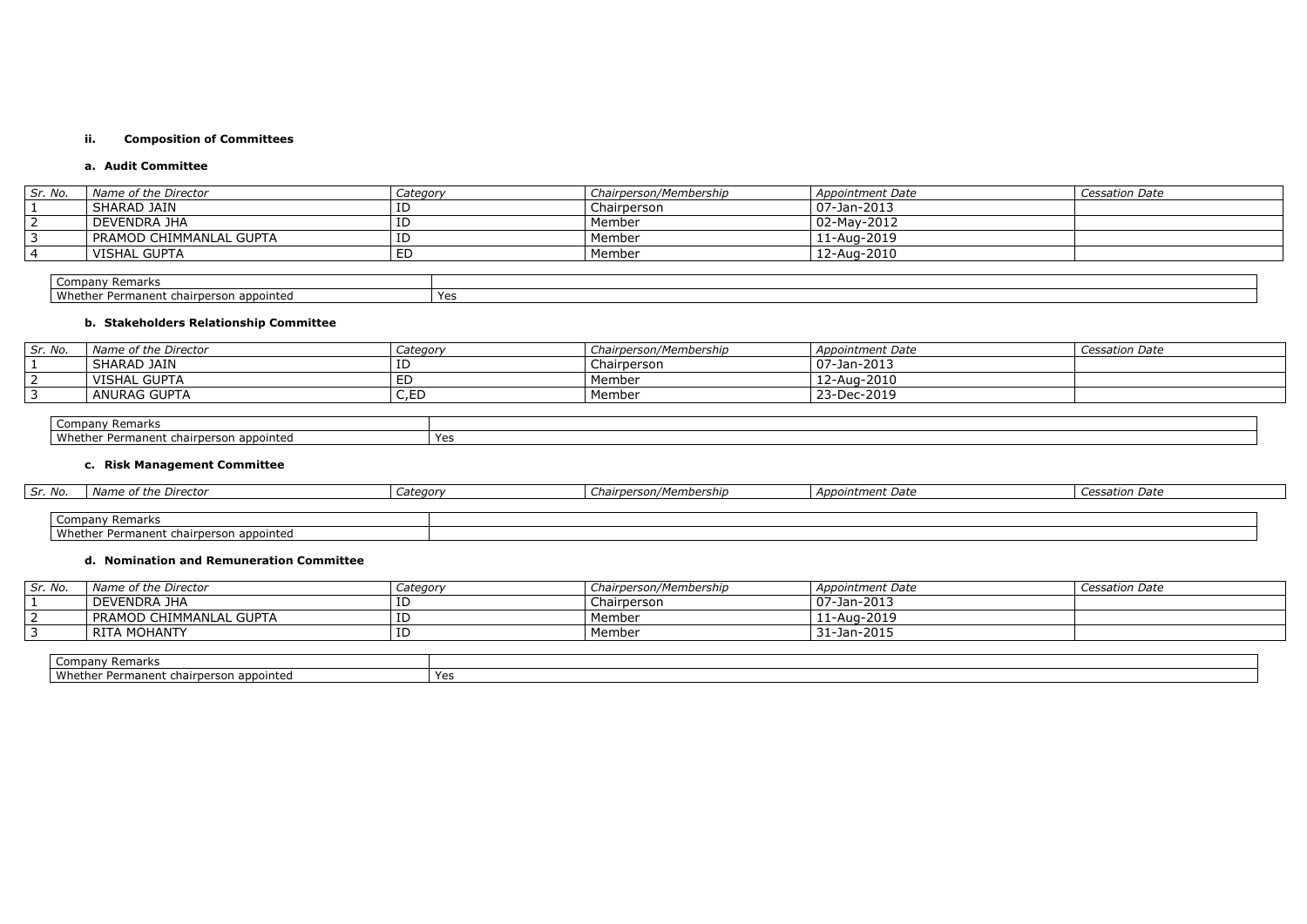#### iii. **Meeting of Board of Directors**

| Date(s) of Meeting (if any) in the previous quarter         | relevant quarter | Date(s) of Meeting (if any) in the   Whether requirement of Quorum met | Number of Directors present | Number of Independent<br><b>Directors present</b> |
|-------------------------------------------------------------|------------------|------------------------------------------------------------------------|-----------------------------|---------------------------------------------------|
| $14$ -Nov-2019                                              | 14-Feb-2020      | Yes                                                                    |                             |                                                   |
| 23-Dec-2019                                                 |                  | Yes                                                                    |                             |                                                   |
|                                                             |                  |                                                                        |                             |                                                   |
| <b>Company Remarks</b>                                      |                  |                                                                        |                             |                                                   |
| Maximum gap between any two consecutive (in number of days) | 52               |                                                                        |                             |                                                   |

| s present | <b>Number of Independent</b><br><b>Directors present</b> |  |  |  |  |  |
|-----------|----------------------------------------------------------|--|--|--|--|--|
|           |                                                          |  |  |  |  |  |
|           |                                                          |  |  |  |  |  |
|           |                                                          |  |  |  |  |  |
|           |                                                          |  |  |  |  |  |
|           |                                                          |  |  |  |  |  |

| Yes/No/NA) | Remark |
|------------|--------|
|            |        |
|            |        |
|            |        |
|            |        |

## iv. **Meeting of Committees**

| <b>Name of the Committee</b>           | Date(s) of meeting<br>during of the committee<br>in the previous quarter | Date(s) of meeting of the<br>committee in the relevant<br>  quarter | Whether requirement of Quorum met<br>(Yes/No) | <b>Number of Directors present</b> | <b>Number of independent</b><br>directors present |
|----------------------------------------|--------------------------------------------------------------------------|---------------------------------------------------------------------|-----------------------------------------------|------------------------------------|---------------------------------------------------|
| <b>Audit Committee</b>                 | 14-Nov-2019                                                              |                                                                     | <b>Yes</b>                                    |                                    |                                                   |
| <b>Audit Committee</b>                 | 23-Dec-2019                                                              |                                                                     | <b>Yes</b>                                    |                                    |                                                   |
| <b>Audit Committee</b>                 |                                                                          | 14-Feb-2020                                                         | Yes                                           |                                    |                                                   |
| Nomination & Remuneration<br>Committee | 14-Nov-2019                                                              |                                                                     | Yes                                           |                                    |                                                   |
| Nomination & Remuneration<br>Committee | 23-Dec-2019                                                              |                                                                     | <b>Yes</b>                                    |                                    |                                                   |
| Nomination & Remuneration<br>Committee |                                                                          | 14-Feb-2020                                                         | <b>Yes</b>                                    |                                    |                                                   |
| Stakeholders Relationship<br>Committee | 14-Nov-2019                                                              |                                                                     | Yes                                           |                                    |                                                   |
| Stakeholders Relationship<br>Committee |                                                                          | 14-Feb-2020                                                         | Yes                                           |                                    |                                                   |

| Company Remarks                                             |    |
|-------------------------------------------------------------|----|
| Maximum gap between any two consecutive (in number of days) | ےر |
| [ [Only for Audit Committee]                                |    |

## v. **Related Party Transactions**

| <b>Subject</b>                                                                                           | <b>Compliance status (Yes/No/NA)</b> | Remark |
|----------------------------------------------------------------------------------------------------------|--------------------------------------|--------|
| Whether prior approval of audit committee obtained                                                       | Yes                                  |        |
| Whether shareholder approval obtained for material RPT                                                   | Not Applicable                       |        |
| . Whether details of RPT entered into pursuant to omnibus approval have been reviewed by Audit Committee | Yes                                  |        |

| Disclosure of notes on related party transactions and Disclosure of<br>া notes |  |
|--------------------------------------------------------------------------------|--|
| of material related party transactions                                         |  |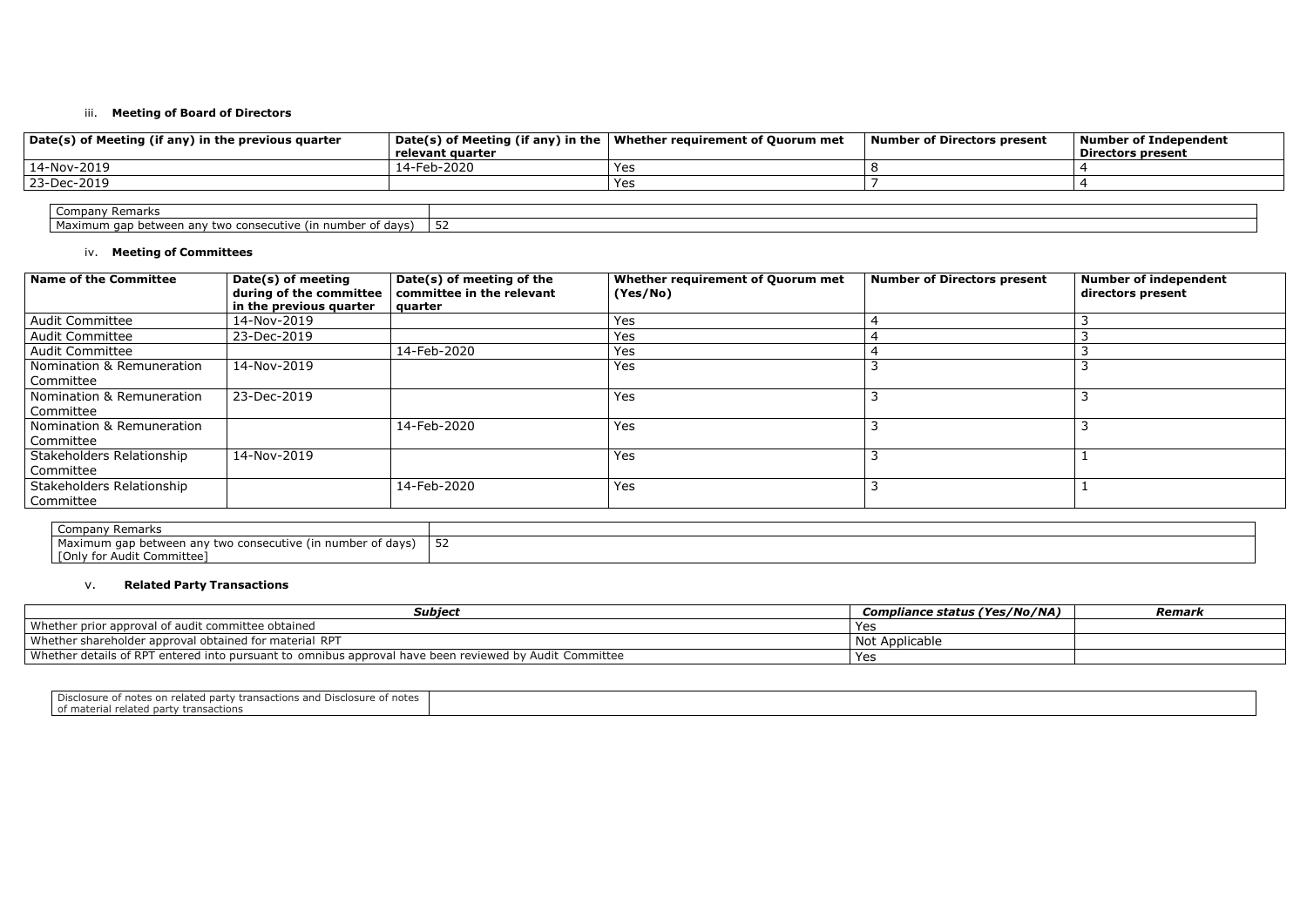#### **VI. Affirmations**

- 1. The composition of Board of Directors is in terms of SEBI (Listing obligations and disclosure requirements) Regulations, 2015. **Yes**
- 2. The composition of the following committees is in terms of SEBI(Listing obligations and disclosure requirements) Regulations, 2015
	- a. Audit Committee **Yes**
	- b. Nomination & remuneration committee **Yes**
	- c. Stakeholders relationship committee **Yes**
	- d. Risk management committee (applicable to the top 100 listed entities) **- Not applicable**
- 3. The committee members have been made aware of their powers, role and responsibilities as specified in SEBI (Listing obligations and disclosure requirements) Regulations, 2015. **- Yes**
- 4. The meetings of the board of directors and the above committees have been conducted in the manner as specified in SEBI (Listing obligations and disclosure requirements) Regulations, 2015.**- Yes**
- 5. a. This report and/or the report submitted in the previous quarter has been placed before Board of Directors. **- Yes** b. Any comments/observations/advice of Board of Directors may be mentioned here:

**Name : Sanchay Dubey**

**Designation : Company Secretary and Compliance Officer**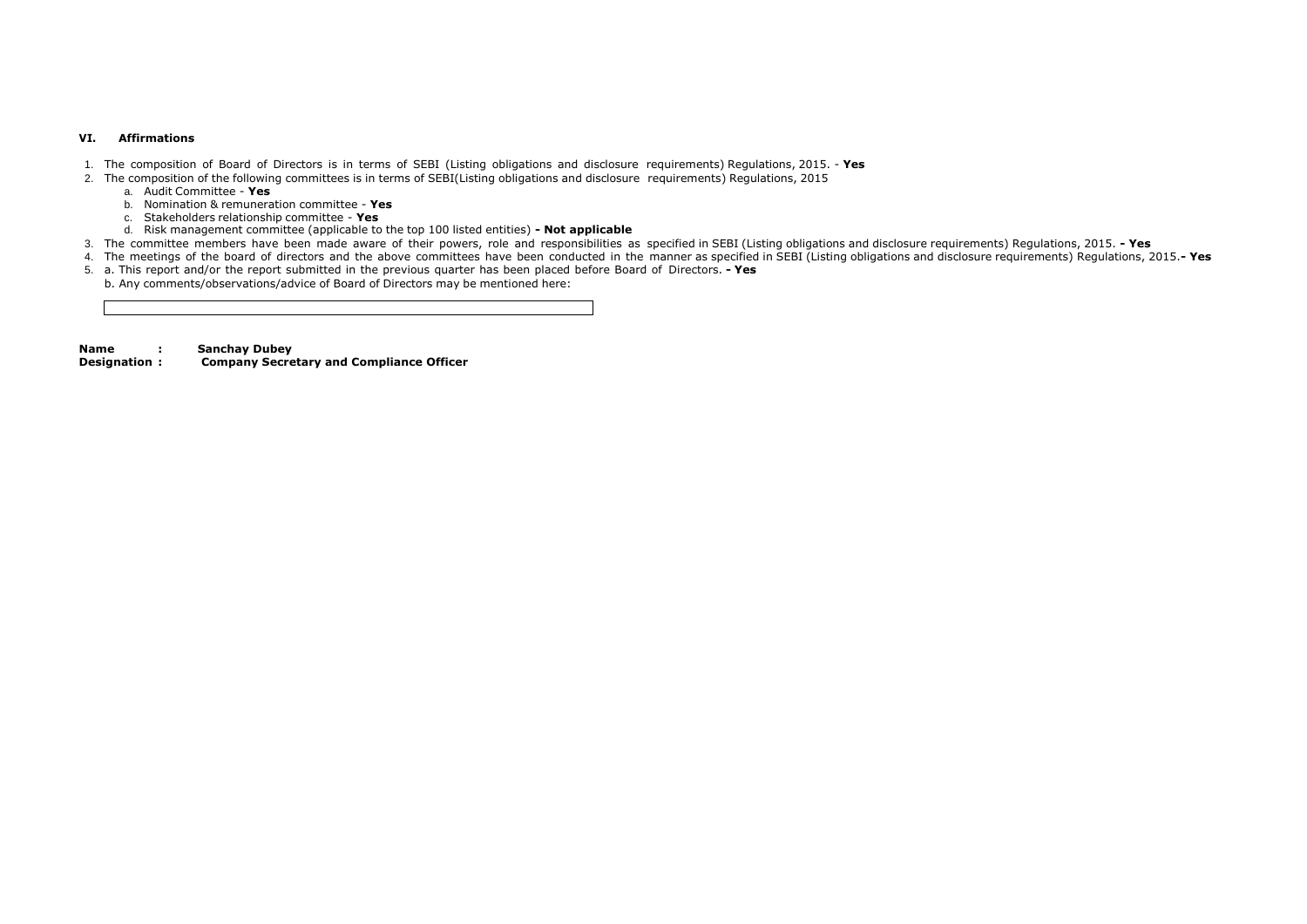#### **ANNEXURE II**

## Format to be submitted by listed entity at the end of the financial year (for the whole of financial year)

| I. Disclosure on website in terms of Listing Regulations                                                        |                               |                |                                  |
|-----------------------------------------------------------------------------------------------------------------|-------------------------------|----------------|----------------------------------|
| <b>Item</b>                                                                                                     | Compliance status (Yes/No/NA) | Company Remark | Website                          |
| As per regulation 46(2) of the LODR:                                                                            |                               |                |                                  |
|                                                                                                                 |                               |                |                                  |
| Details of business                                                                                             | Yes                           |                | http://www.pgel.in/              |
| Terms and conditions of appointment of independent directors                                                    | Yes                           |                | http://www.pgel.in/investor.aspx |
| Composition of various committees of board of directors                                                         | Yes                           |                | http://www.pgel.in/investor.aspx |
| Code of conduct of board of directors and senior management personnel                                           | Yes                           |                | http://www.pgel.in/investor.aspx |
| Details of establishment of vigil mechanism/ Whistle Blower policy                                              | <b>Yes</b>                    |                | http://www.pgel.in/investor.aspx |
| Criteria of making payments to non-executive directors                                                          | Yes                           |                | http://www.pgel.in/investor.aspx |
| Policy on dealing with related party transactions                                                               | Yes                           |                | http://www.pgel.in/investor.aspx |
| Policy for determining 'material' subsidiaries                                                                  | Yes                           |                | http://www.pgel.in/investor.aspx |
| Details of familiarization programs imparted to independent directors                                           | Yes                           |                | http://www.pgel.in/investor.aspx |
| Email address for grievance redressal and other relevant details entity who are responsible for Yes             |                               |                | http://www.pgel.in/investor.aspx |
| assisting and handling investor grievances                                                                      |                               |                |                                  |
| Contact information of the designated officials of the listed entity who are responsible for                    | Yes                           |                | http://www.pgel.in/investor.aspx |
| Financial results                                                                                               | Yes                           |                | http://www.pgel.in/investor.aspx |
| Shareholding pattern                                                                                            | Yes                           |                | http://www.pgel.in/investor.aspx |
| Details of agreements entered into with the media companies and/or their associates                             | Not Applicable                |                |                                  |
| Schedule of analyst or institutional investor meet and presentations madeby the listed entity to Not Applicable |                               |                |                                  |
| analysts or institutional investors simultaneously withsubmission to stock exchange                             |                               |                |                                  |
| New name and the old name of the listed entity                                                                  | Not Applicable                |                |                                  |
| Advertisements as per regulation 47 (1)                                                                         | Yes                           |                | http://www.pgel.in/investor.aspx |
| Credit rating or revision in credit rating obtained by the entity for all itsoutstanding                        | Yes                           |                | http://www.pgel.in/investor.aspx |
| Separate audited financial statements of each subsidiary of the listed entity in respect of a                   | Not Applicable                |                |                                  |
| As per other regulations of the LODR:                                                                           |                               |                |                                  |
| Whether company has provided information under separate section on its website as per                           |                               |                | http://www.pgel.in/investor.aspx |
| Regulation 46(2)                                                                                                | Yes                           |                |                                  |
| Materiality Policy as per Regulation 30                                                                         | Yes                           |                | http://www.pgel.in/investor.aspx |
| Dividend Distribution policy as per Regulation 43A (as applicable)                                              | Not Applicable                |                |                                  |
| It is certified that these contents on the website of the listed entity are correct.                            | Yes                           |                | http://www.pgel.in/investor.aspx |

http://www.pgel.in/investor.aspx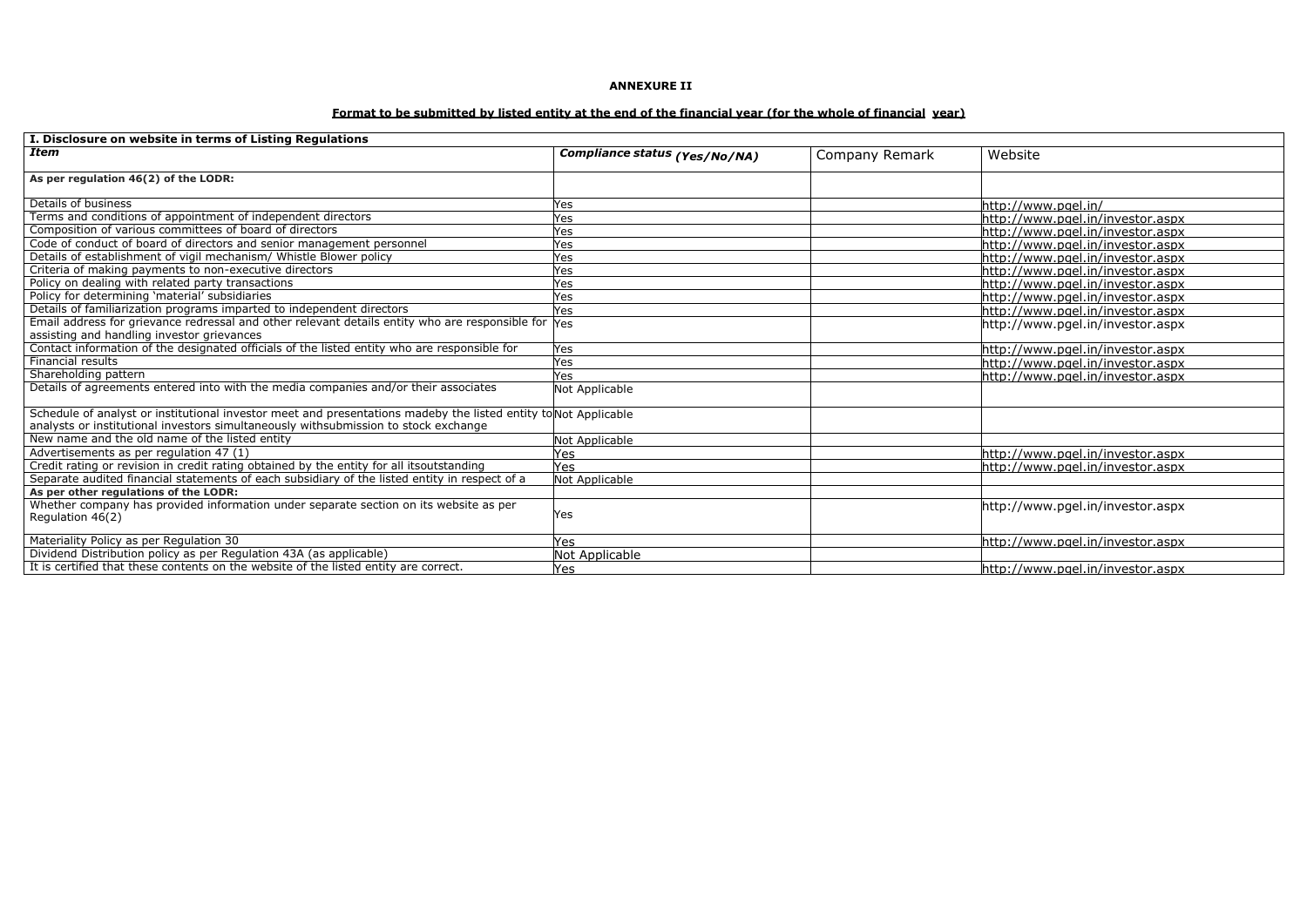| <b>Company Remark</b> |  |  |
|-----------------------|--|--|
|                       |  |  |
|                       |  |  |
|                       |  |  |
|                       |  |  |
|                       |  |  |
|                       |  |  |
|                       |  |  |
|                       |  |  |
|                       |  |  |
|                       |  |  |
|                       |  |  |
|                       |  |  |
|                       |  |  |
|                       |  |  |
|                       |  |  |
|                       |  |  |
|                       |  |  |
|                       |  |  |
|                       |  |  |
|                       |  |  |
|                       |  |  |
|                       |  |  |
|                       |  |  |

| <b>Particulars</b>                                                              | <b>Regulation Number</b>                         | <b>Compliance status</b><br>(Yes/No/NA) |
|---------------------------------------------------------------------------------|--------------------------------------------------|-----------------------------------------|
| Independent director(s) have been appointed in terms of specified criteria of   | $16(1)(b)$ & 25(6)                               |                                         |
| 'independence' and/or 'eligibility'                                             |                                                  | Yes                                     |
| <b>Board composition</b>                                                        | $17(1), 17(1A)$ & $17(1B)$                       | Yes                                     |
| Meeting of Board of directors                                                   | 17(2)                                            | Yes                                     |
| Quorum of Board meeting                                                         | 17(2A)                                           | Yes                                     |
| Review of Compliance Reports                                                    | 17(3)                                            | Yes                                     |
| Plans for orderly succession for appointments                                   | 17(4)                                            | Yes                                     |
| Code of Conduct                                                                 | 17(5)                                            | Yes                                     |
| Fees/compensation                                                               | 17(6)                                            | Yes                                     |
| Minimum Information                                                             | 17(7)                                            | <b>Yes</b>                              |
| Compliance Certificate                                                          | 17(8)                                            | Yes                                     |
| Risk Assessment & Management                                                    | 17(9)                                            | Yes                                     |
| Performance Evaluation of Independent Directors                                 | 17(10)                                           | Yes                                     |
| Recommendation of Board                                                         | 17(11)                                           | Yes                                     |
| Maximum number of directorship                                                  | 17A                                              | Yes                                     |
| <b>Composition of Audit Committee</b>                                           | 18(1)                                            | Yes                                     |
| <b>Meeting of Audit Committee</b>                                               | 18(2)                                            | Yes                                     |
| Composition of nomination & remuneration committee                              | $19(1)$ & (2)                                    | Yes                                     |
| Quorum of Nomination and Remuneration Committee meeting                         | 19(2A)                                           | Yes                                     |
| Meeting of nomination & remuneration committee                                  | 19(3A)                                           | Yes                                     |
| Composition of Stakeholder Relationship Committee                               | $20(1)$ , $20(2)$ and $20(2A)$                   | Yes                                     |
| Meeting of stakeholder relationship committee                                   | 20(3A)                                           | Yes                                     |
| Composition and role of risk management committee                               | 21(1), (2), (3), (4)                             | Not Applicable                          |
| Meeting of Risk Management Committee                                            | 22                                               | Not Applicable                          |
| <b>Vigil Mechanism</b>                                                          | 22                                               | Yes                                     |
| Policy for related party Transaction                                            | $23(1)$ , $(1A)$ , $(5)$ , $(6)$ , $(7)$ & $(8)$ | Yes                                     |
| Prior or Omnibus approval of Audit Committee for all related party transactions | 23(2), (3)                                       | Yes                                     |
| Approval for material related party transactions                                | 23(4)                                            | Not Applicable                          |